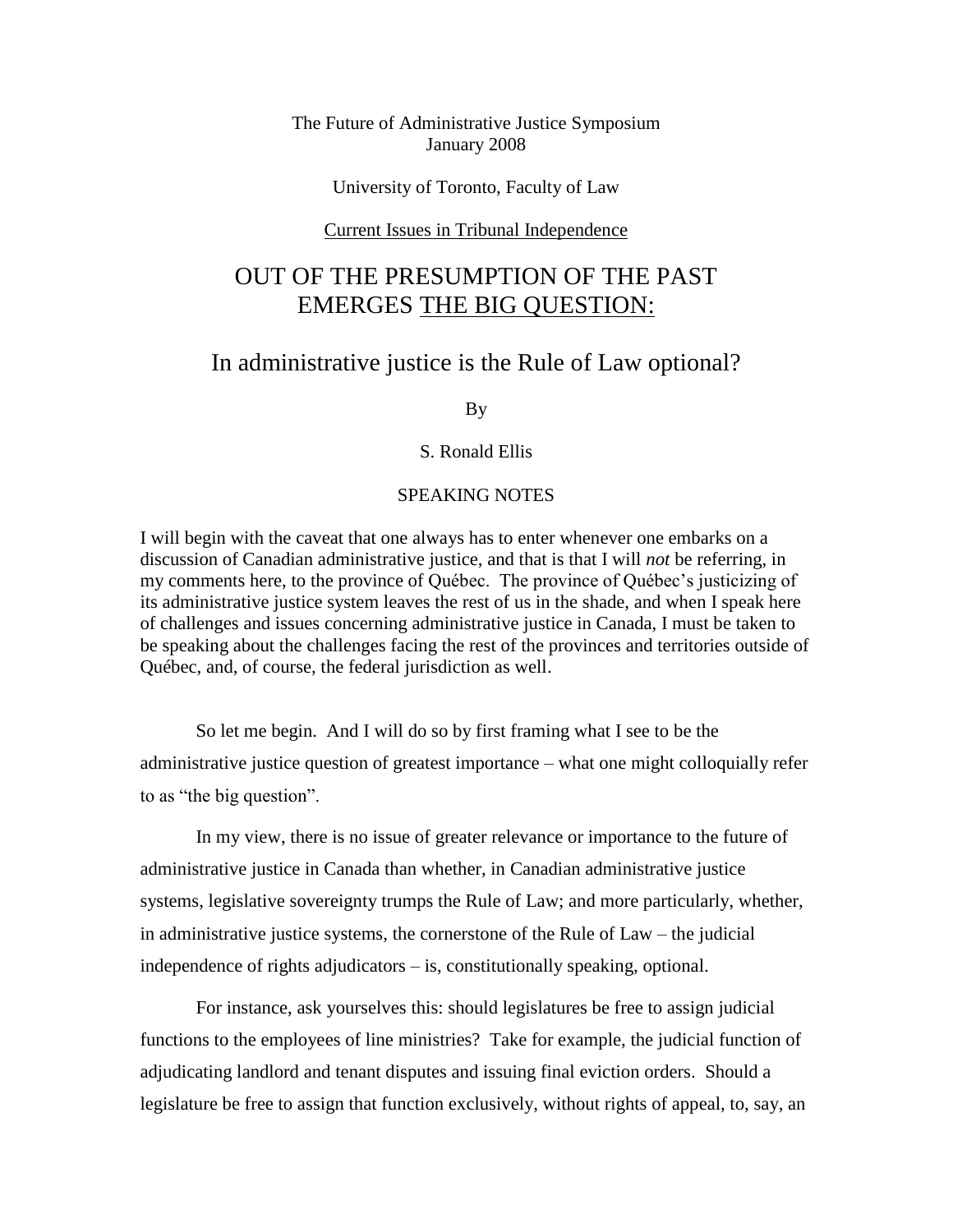employee of a ministry of housing? Would we be comfortable with a constitution that had nothing to say about landlords getting eviction orders from a government employee in the housing department?

It is not a hypothetical question. That is exactly where the BC legislature, freed from Rule of Law constraints by the BC executive branch's interpretation of *Ocean Port<sup>1</sup>* , has placed the power to evict tenants and deal with all other landlord/tenant disputes historically dealt with by Courts. The reference is BC's *Tenancy Statutes Amendment Act, 2006*, 2 .

Or, to ask a more general question, should a provincial legislature be free to make all of its tribunal adjudicators and chairs direct employees of the government?

Again, this is not a hypothetical question and again BC provides an example. Since 2003, the BC government has claimed a statutory power to terminate the appointment of any Tribunal member, including the chair of any tribunal, at any time without cause, upon payment of a year's compensation in lieu of notice.

Many here will be familiar with the well-known labor law jurisprudence distinguishing independent contractors from employees. Considering that the BC government hires tribunal members and chairs, decides what they are to be paid, provides them with their tools, can fire them for cause, and, in the government's view, can now also terminate them at any time without cause, can anyone doubt that any self-respecting labor relations board would classify those members and chairs as employees of that government?

And that brings me to the *McKenzie* case in which Mary McKenzie, now a former BC residential tenancy arbitrator, upon whom the BC government's alleged power to terminate tribunal appointments at anytime without cause was, in 2005, first visited, is challenging the validity of that power.

The *McKenzie* case presents a number of issues, but the one of general interest this morning is Ms. McKenzie's claim that if the BC legislature in fact intended to

<sup>1</sup> *Ocean Port Hotel Ltd. v. British Columbia (General Manager, Liquor Control and Licensing Branch)*, [2001] 2 S.C.R. 781

<sup>2</sup> S.B.C. 2006, c. 35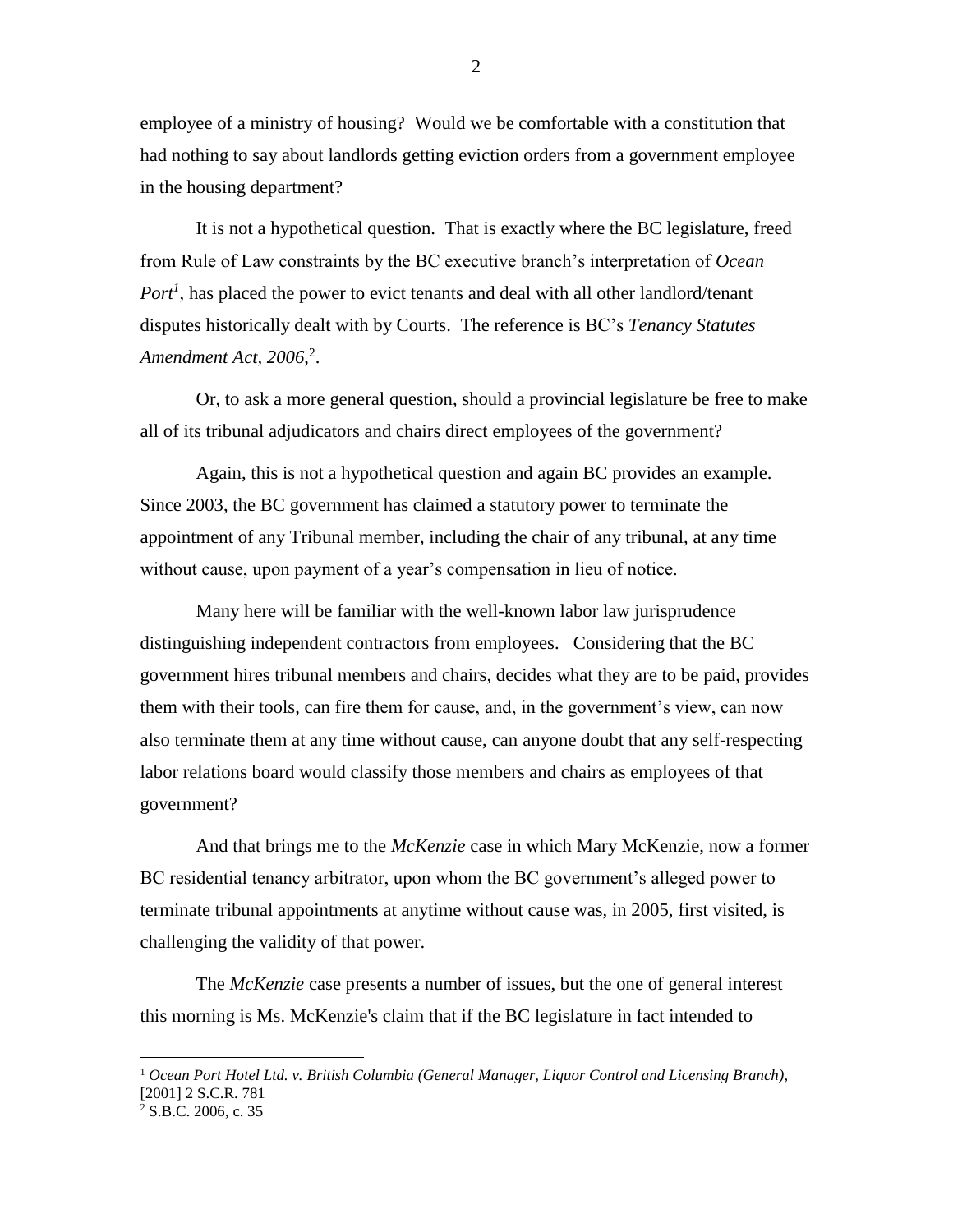authorize the BC Executive Branch to terminate members of adjudicative tribunals without cause, then it was acting beyond its constitutional powers – that, in short, its sovereign powers did *not* in the BC administrative justice system trump the Rule of Law. Such legislation, she argued,  $-$  and the BC Supreme Court eventually decided<sup>3</sup> – was incompatible with the unwritten constitutional requirement of judicial independence first recognized in the *PEI Reference<sup>4</sup>* . *McKenzie* is, of course, of special interest because it is the first occasion for a Canadian court to extend the protection of the unwritten constitutional requirement of judicial independence to an administrative tribunal.

This is the moment for me to disclose what many of you know, that I have the great good fortune to be one of Ms. McKenzie's counsel. I have been a member of her legal team since 2005 -- through the hearing of the petition in the Supreme Court of BC, in the Court of Appeal, and now in the application to the Supreme Court of Canada for leave to appeal.

The McKenzie case has taken the administrative justice constitutional question out of the realm of academic conjecture – conjecture that had largely consigned the idea of constitutional protection for the judicial independence of administrative tribunals to the *Ocean Port* dustbin – and made it a concrete issue.

And, when the BC Supreme Court in *McKenzie* distinguished *Ocean Port* and held that the constitutional requirement of judicial independence was applicable to BC Residential Tenancy Arbitrators, it confirmed that in the administrative justice system the Rule of Law does indeed have a constitutional base. Whether that confirmation will endure is, at this point in time, unclear. Although it took a beating in the BC Court of Appeal, it survived there, at least in the sense that the Court refused to deal with the merits of the Supreme Court's decision based on its findings that the questions were moot. Now the question is whether the Supreme Court of Canada will grant our application for leave to appeal, and if it grants leave, uphold the lower Court's decision.

<sup>3</sup> *McKenzie* v. *British Columbia (Minister of Public Safety and Solicitor General),* [2006] B.C.J. No. 2061.

<sup>4</sup> *Reference Re Remuneration of Judges of the Provincial Court of Prince Edward Island et al.,* [1997] 3 S.C.R. 3.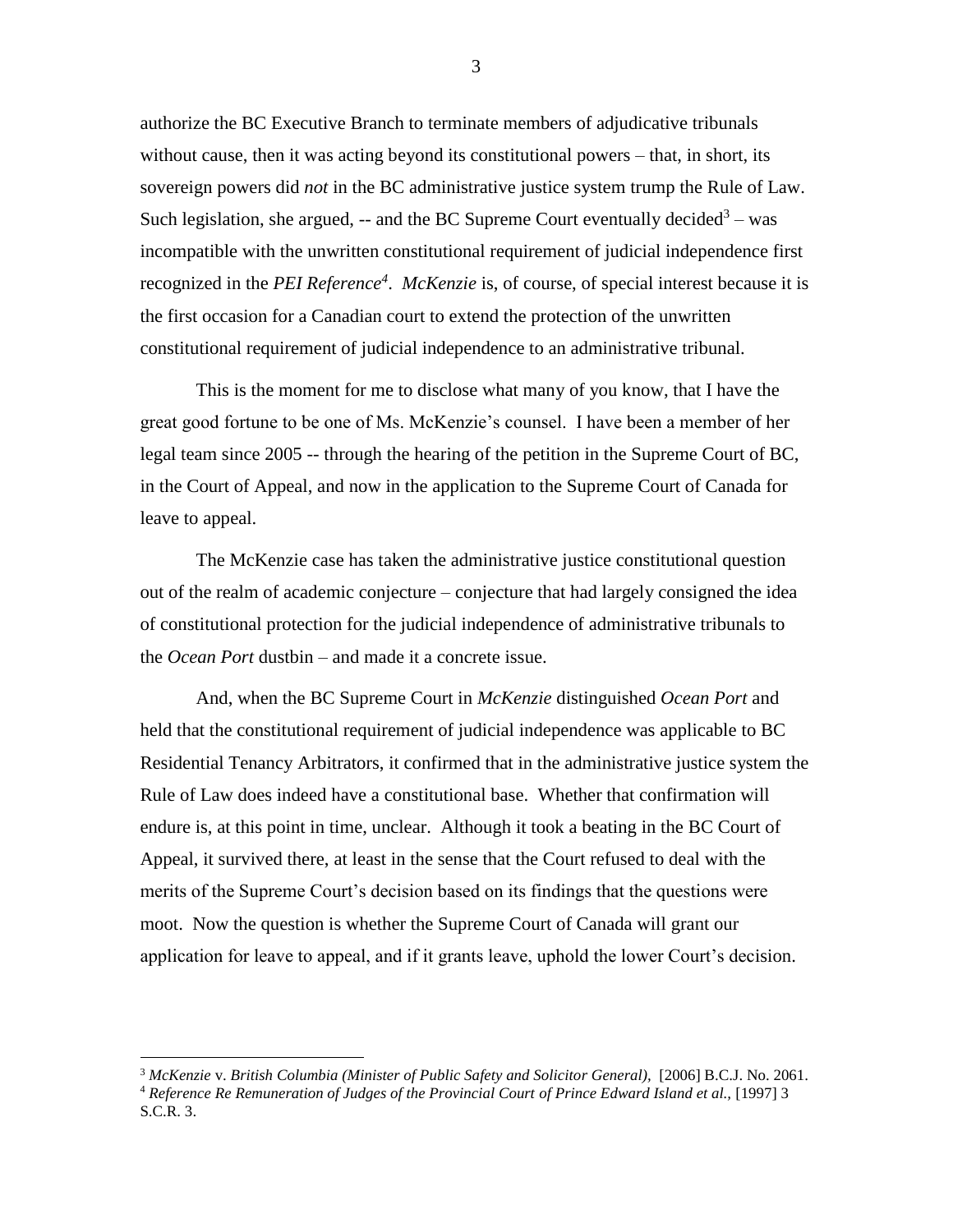If the BC Supreme Court's views on the constitutional issue do ultimately prevail, there will be a brand-new chapter in Professor Hogg's text. Once we get past the question of whether the constitutional principle of judicial independence applies to any tribunals at all, and it seems to me to be inconceivable that it will not eventually be seen to apply to some, then we will be turning our minds to the really meaty questions: To which tribunals will it apply? Under what circumstances? And, to what effect? The answers to these questions have the potential to transform our administrative justice systems – to, as I have said elsewhere, justicize that system.

This morning, however, I do not propose to debate the merits of the *McKenzie* decision or to propose answers to any of the questions that it provokes. Nor do I plan to talk about the justicizing of the administrative justice system. What I propose to spend the next ten minutes addressing is what I see to be the very important, and little understood, historical context for the constitutional debates that *Ocean Port* was thought to have silenced, and to which *McKenzie* has undoubtedly given renewed life.

In Canadian legal history, no one has ever doubted that the cornerstone of the Rule Law is the independence of institutions or individuals exercising judicial functions. But it used to be that the actual, structural, *de*pendency of either judges or tribunal adjudicators was seen to be perfectly compatible, in law, with judicial independence. For example, throughout most of Canada's history, security of tenure for provincial court judges and tribunal adjudicators was not seen to be necessary; its absence not thought to present an independence issue. For instance, until 1962 – the year I graduated from law school – all Ontario provincial court judges were appointed at pleasure and, until 1982, Ontario provincial court judges who served after the age of  $65 -$  until age  $75 -$  did so pursuant to discretionary, at-pleasure appointments by the Attorney General. And, of course, most adjudicative tribunal members traditionally served pursuant to at-pleasure appointments.

That all changed dramatically in 1985 with the decision of the Supreme Court of Canada in *Valente*.<sup>5</sup> Since then, judicial independence does not exist in law unless there are objective structural guarantees of independence. It is important, however, that we

 $\overline{a}$ 

4

<sup>5</sup> Valente v. The Queen, [1985] 2 S.C.R. 673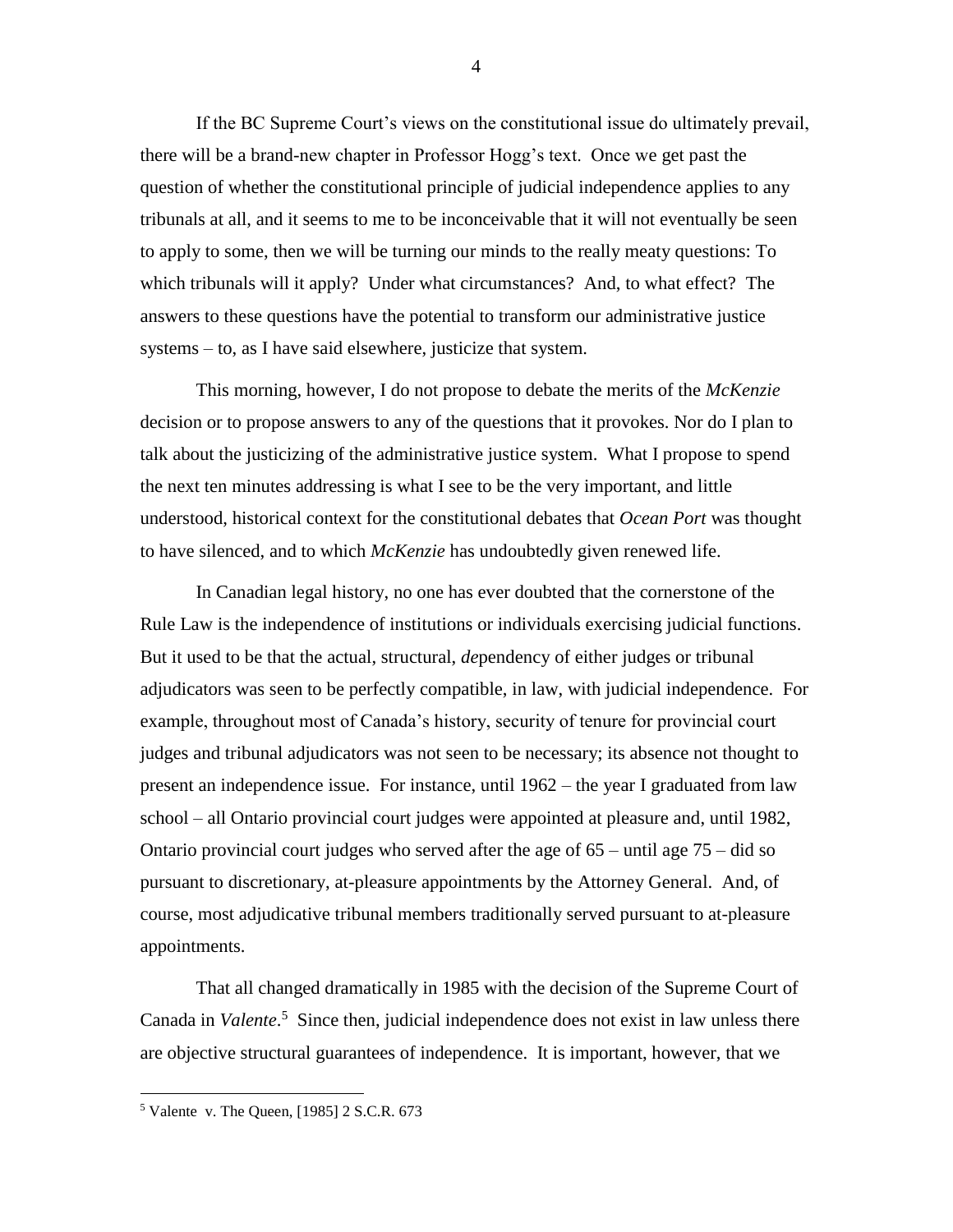remember how, in the history of Canada's justice system prior to 1985, the law found it a simple matter to reconcile, on the one hand the importance of judicial independence, which it acknowledged to be a foundational requirement, with, on the other, the routine existence of dependent structural relationships between governments and inferior court judges and tribunal adjudicators – relationships that left judges and adjudicators in fact, if not often in practice, open to reprisals for unpopular decisions, but still, in law, independent.

Recalling how the law managed that reconciliation prior to 1985 is important to the modern debate about the appropriateness of the structural relationships between tribunal adjudicators and governments because the issues that are now being debated are, I would suggest, often obscured by the shadows cast by the thinking of that earlier era – thinking still current, I am afraid, perhaps particularly on the government side of the debate. Awareness of the existence and nature of those shadows is necessary if we are to see clearly what must come next.

So, what *was* the doctrine of judicial independence prior to *Valente*? Well, speaking a bit tongue in cheek, one would call it a hope and a prayer doctrine, and, more respectfully, a trust doctrine. The courts simply trusted that, on the one hand, the British tradition of governments not exercising their powers to rescind at-pleasure adjudicative appointments for inappropriate reasons would hold, and, on the other, that adjudicators could be counted on to do their duty and not allow their contemplation of the undisputed existence of such powers to actually influence their decision-making.

It is remarkable, but as far as I have been able to discern, true, that there is no Canadian case in which the independence of a judge or adjudicator was ever questioned until 1980, when the Supreme Court of Canada was called upon to consider a challenge to the independence of a court martial tribunal in *R.* v. *MacKay<sup>6</sup>* . The glaring, actual dependency of that court martial tribunal – a tribunal comprised of a single officer – was made plain in the following passage from the dissenting judgment of Chief Justice Laskin:

5

<sup>6</sup> [1980] 2 S.C.R. 370.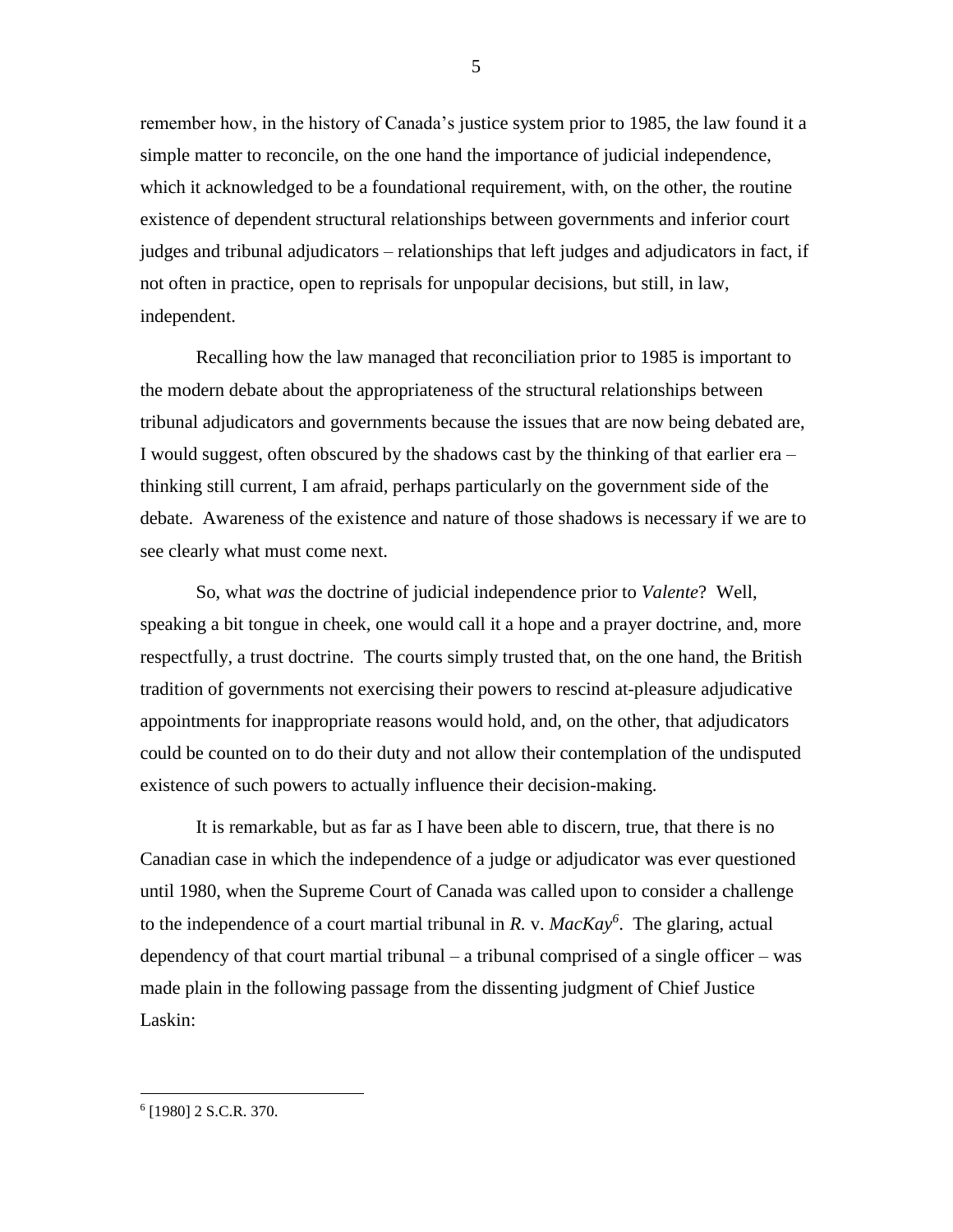Both the officer constituting the Standing Court Martial and the prosecutor were part of the office of the Judge Advocate General. In short, the accused, who was tried on charges under a general federal statute, the Narcotic Control Act, was in the hands of his military superiors in respect of the charges, the prosecution and the tribunal by which he was tried. … [The officer appointed to conduct the court martial] was an ad hoc appointee, having no tenure and coming from the very special society of which both the accused, his prosecutor and his "judge" are members.

The majority applied the hope and a prayer doctrine, and the nature of that doctrine may be discerned in the following passage from the judgment of Ritchie J.

There is *no evidence whatever* in the record of the trial to suggest that the president [of the court martial tribunal] *acted* in anything but an independent and impartial manner or that he was otherwise unfitted for the task to which he was appointed. … I can find no support in the evidence for the contention that the appointment of the president of the Court resulted or was calculated to result in the appellant being deprived of a trial before an independent and impartial tribunal.

It may also be discerned in the concurring judgment of McIntyre J. with whom Dickson J. agreed:

I am unable to say that service officers, trained in the ways of service life and concerned to maintain the required standards of efficiency and discipline--which includes the welfare of their men--are less able *to adjust their attitudes* to meet the duty of impartiality required of them in this task than are others.

The same belief that, absent evidence to the contrary, honourable men appointed as judges and adjudicators could be counted on to *act* independently even if they were *de*pendent, and that government officials, all honorable men, could be counted on not to abuse their powers of retribution, even if they had them, may be found fully stated in an elegant judgment of Ontario Chief Justice Howland, speaking in support of the independence of a provincial court judge for a unanimous, prestigious, five-member panel of the Ontario Court of Appeal in *Valente*.<sup>7</sup> It was this judgment of Chief Justice Howland's that, on appeal to the Supreme Court of Canada, Mr. Justice Le Dain and his colleagues on the Supreme Court eventually found utterly wanting, however elegant.

<sup>7</sup> *R.* v. *Valente (No. 2)* (1983), 2 C.C.C. (3d) 417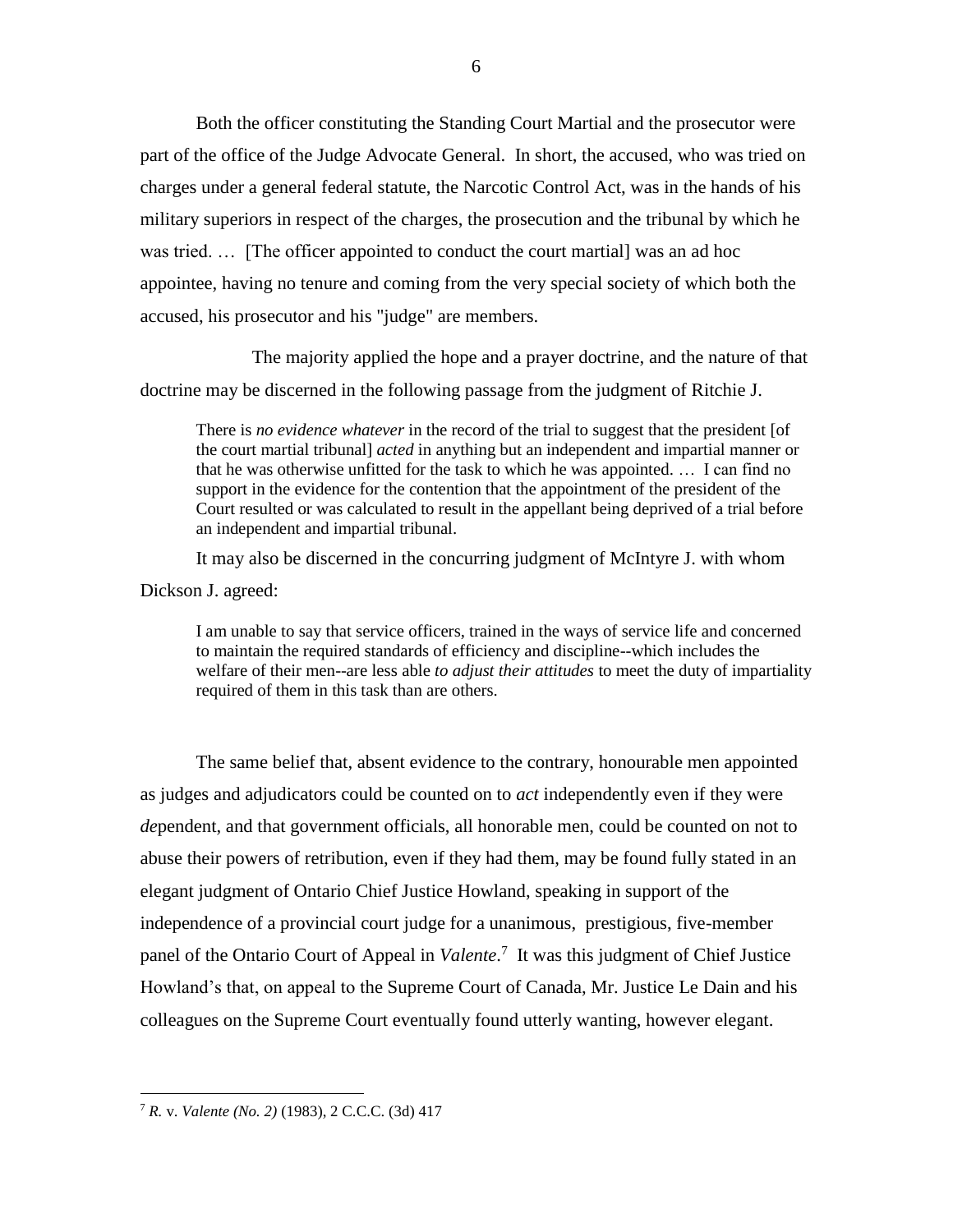The watershed moment – when Canadian law recognized that a hope and a prayer was not enough – came when Justice Le Dain and his colleagues decided that the traditions of de facto independence and adjudicative duty on which the Ontario Court of Appeal had been content to rely could not, in fact, "supply the essential conditions of independence"; for that, they said, "specific provisions of law" were necessary<sup>8</sup>. And the provisions that were necessary were provisions that assured the independence of adjudicators by objective, structural guarantees of the three "conditions" of independence: security of tenure, financial security and administrative control.

That, in *Valente*, the concept of judicial independence in fact underwent an historic sea change is conveniently underscored by the Court's 1992 decision in Généreux<sup>9</sup>. In that case, seven years after *Valente*, the independence of a court martial tribunal came before the Supreme Court again.

Chief Justice Lamer wrote the majority judgment, and after quoting from the relevant passages from the judgment of Ritchie, J. and McIntyre, J. in *MacKay*, He said this:

*MacKay* v. *The Queen* assists us by revealing various concerns with the independence and impartiality of the court martial system. The question raised in this appeal, however, is not resolved by this earlier case. First, the majority of this Court in *MacKay* seems to have applied a subjective test. It asked whether the Standing Court Martial actually acted in an independent and impartial manner. This is not, in light of *Valente*, the appropriate test. … We must now therefore undertake an analysis that was not undertaken in *MacKay*.

The Chief Justice's analysis of the objective guarantees of the three conditions of independence defined in *Valente* caused him to conclude that the court martial tribunal did not satisfy the conditions – there were no objective guarantees of security of tenure, no objective guarantees of financial security and no objective guarantees of what he called the institutional independence condition.

 $\overline{a}$ 

7

<sup>8</sup> [1992] 1 S.C.R. 259

<sup>&</sup>lt;sup>9</sup> [1992] 1 S.C.R. 259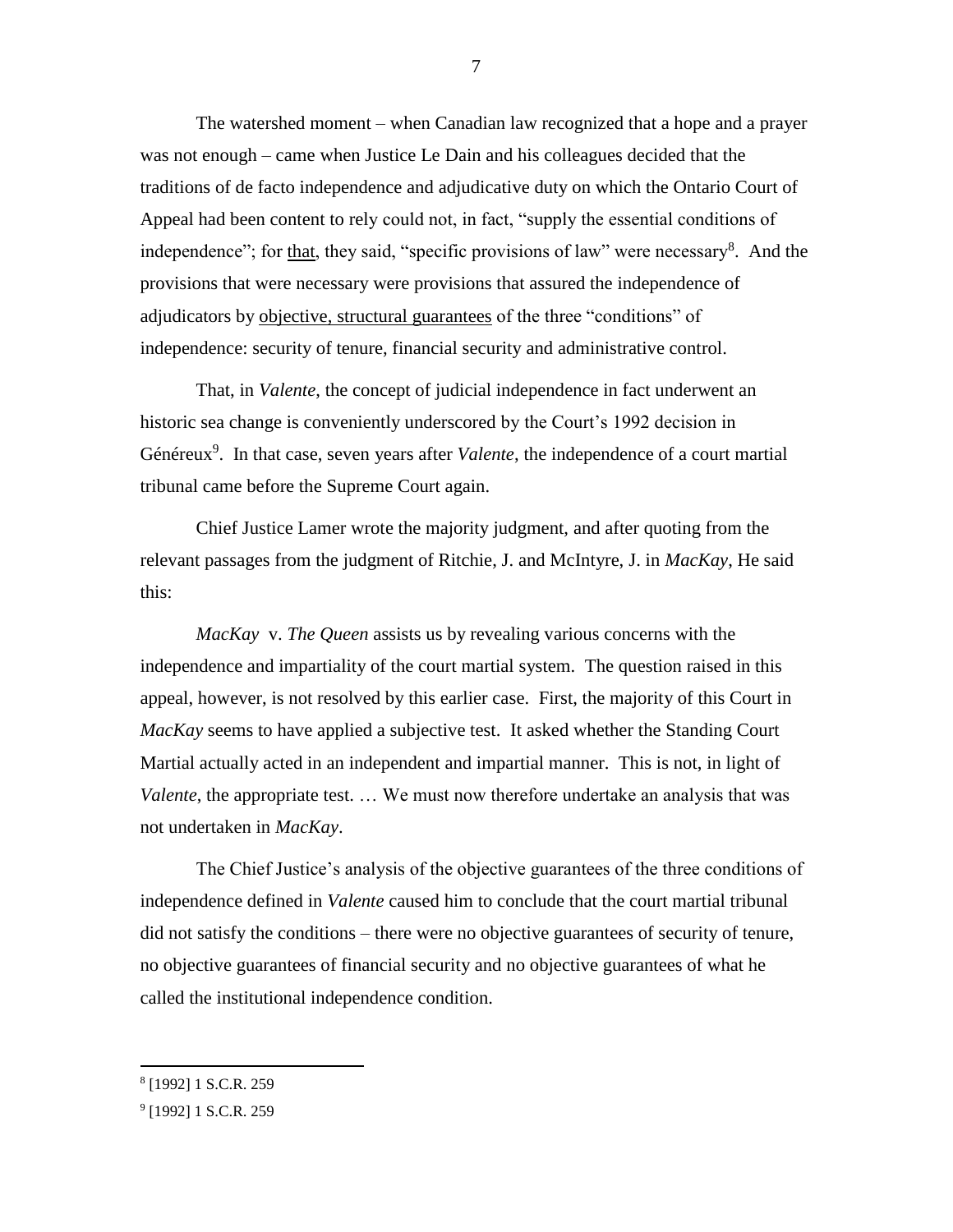Since *Valente*, and cases such as *Matsqui* that followed and applied it, the law is now settled that statutory tribunals exercising judicial functions all require objective structural guarantees of the three conditions of judicial independence – security of tenure, financial security, and administrative independence – unless, in the absence of a constitutional restraint – and there's the, lurking, big question – a legislature has clearly enacted to the contrary.

I have dwelt on the seminal nature of the change ushered in by *Valente*, because it is essential to realize that that change has radically altered the nature of the debate about the relationship between tribunals and the executive branch, and, most importantly, has presented a constitutional question that had not been seen before.

Pre-*Valente*, the judicial independence of adjudicative tribunals and their members was not, in law, as a practical matter, an issue. As can be seen in *MacKay*, under the hope and a prayer doctrine, absent evidence of actual interference or inappropriate conduct, any person who had been given and accepted a judicial function was *presumed* to be judicially independent.

Thus, the fact that an adjudicative tribunal depended on its host line ministry for the appointment and re-appointment of its members, or that the appointments of its members were at-pleasure appointments only, and the compensation was hopelessly inadequate, and the ministry staff provided the tribunal's registrar functions and decided the time to be allowed for each hearing, and for the making of each decision, and determined whether or not the tribunal would provide written reasons, or the Deputy Minister effectively controlled the tribunal's budget, or even the same Ministry was routinely one of the parties to the tribunal's cases – none of that was seen capable in law of raising issues of judicial independence. Why? Because the law *presumed* that, on the one hand, the host ministry would not abuse its powers, and, on the other, that the tribunal and its members would be unaffected by the possibility that it might. In our justice system history, the *presumption* of independence had always finessed the *issue* of independence.

 Post-*Valente*, none of that can any longer withstand scrutiny, the presumption is gone, the finesse no longer applies and the issue is now front and centre to be faced,

8